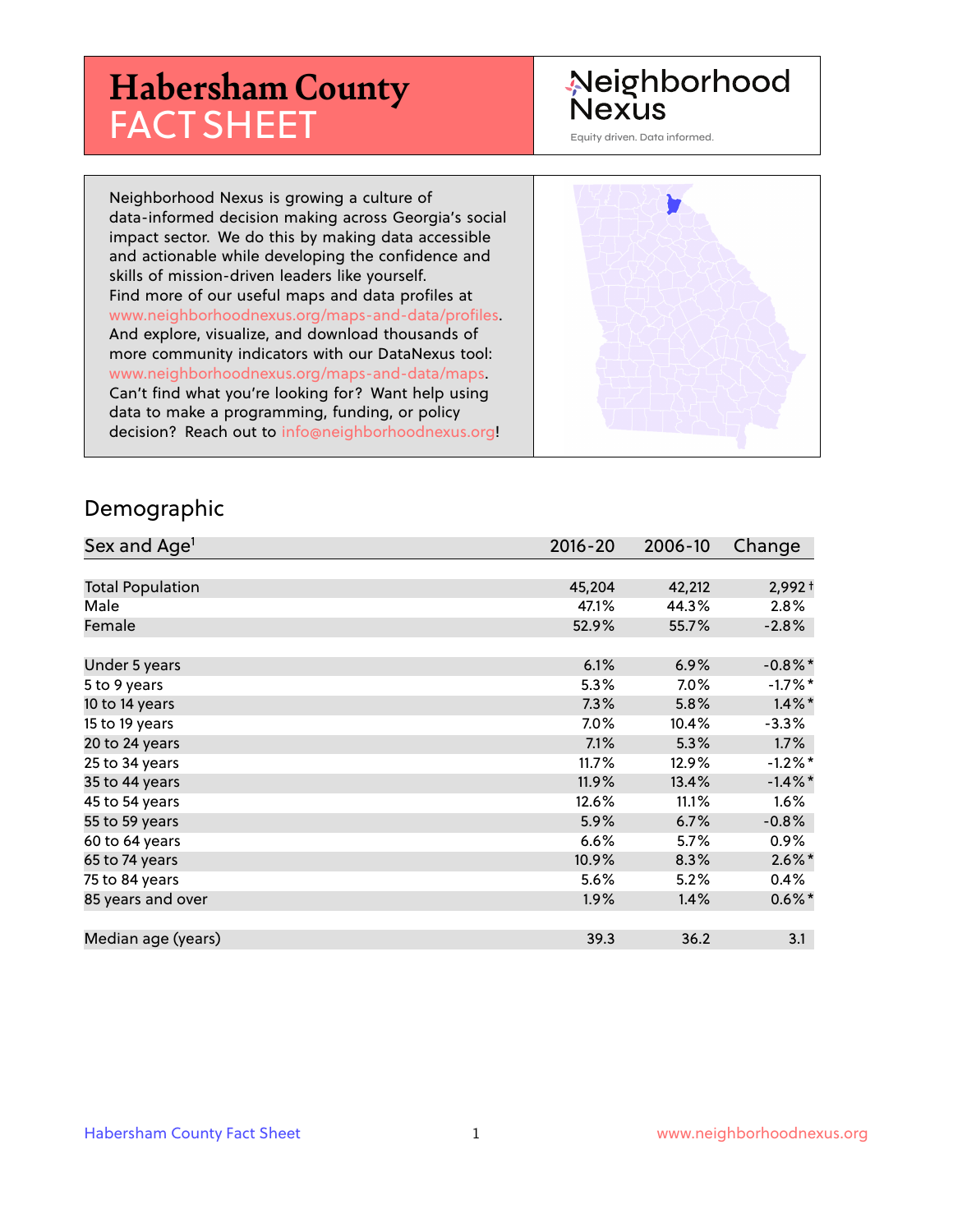#### Demographic, continued...

| Race <sup>2</sup>                                   | $2016 - 20$ | 2006-10 | Change      |
|-----------------------------------------------------|-------------|---------|-------------|
| <b>Total population</b>                             | 45,204      | 42,212  | $2,992 +$   |
| One race                                            | 95.7%       | 98.8%   | $-3.0\%$ *  |
| White                                               | 85.0%       | 87.5%   | $-2.5%$ *   |
| <b>Black or African American</b>                    | 2.6%        | 3.9%    | $-1.2\%$ *  |
| American Indian and Alaska Native                   | 0.2%        | 0.2%    | $-0.1%$     |
| Asian                                               | 2.2%        | 2.3%    | $-0.1%$     |
| Native Hawaiian and Other Pacific Islander          | 0.7%        | 0.0%    | $0.7\%$ *   |
| Some other race                                     | 5.0%        | 4.9%    | 0.2%        |
| Two or more races                                   | 4.3%        | 1.2%    | $3.0\%$ *   |
| Race alone or in combination with other race(s) $3$ | $2016 - 20$ | 2006-10 | Change      |
| Total population                                    | 45,204      | 42,212  | $2,992 +$   |
| White                                               | 89.2%       | 88.7%   | 0.5%        |
| <b>Black or African American</b>                    | 3.9%        | 4.1%    | $-0.1%$     |
| American Indian and Alaska Native                   | 0.8%        | 0.9%    | $-0.1%$     |
| Asian                                               | 2.7%        | 2.5%    | $0.2\%$ *   |
| Native Hawaiian and Other Pacific Islander          | 1.1%        | 0.0%    | $1.1\%$ *   |
| Some other race                                     | 6.8%        | 5.1%    | $1.6\%$ *   |
| Hispanic or Latino and Race <sup>4</sup>            | $2016 - 20$ | 2006-10 | Change      |
| <b>Total population</b>                             | 45,204      | 42,212  | $2,992 +$   |
| Hispanic or Latino (of any race)                    | 15.6%       | 11.7%   | $3.8\%$ +   |
| Not Hispanic or Latino                              | 84.4%       | 88.3%   | $-3.8%$ +   |
| White alone                                         | 76.3%       | 81.0%   | $-4.6\%$ *  |
| Black or African American alone                     | 2.6%        | 3.7%    | $-1.1\%$ *  |
| American Indian and Alaska Native alone             | 0.1%        | 0.1%    | 0.0%        |
| Asian alone                                         | 2.1%        | 2.3%    | $-0.2%$     |
| Native Hawaiian and Other Pacific Islander alone    | 0.0%        | 0.0%    | $0.0\%$     |
| Some other race alone                               | 0.5%        | 0.1%    | $0.4\% *$   |
| Two or more races                                   | 2.8%        | 1.1%    | $1.8\%$ *   |
| U.S. Citizenship Status <sup>5</sup>                | $2016 - 20$ | 2006-10 | Change      |
| Foreign-born population                             | 3,713       | 3,589   | 124         |
| Naturalized U.S. citizen                            | 37.2%       | 23.5%   | 13.7%*      |
| Not a U.S. citizen                                  | 62.8%       | 76.5%   | $-13.7\%$ * |
| Citizen, Voting Age Population <sup>6</sup>         | $2016 - 20$ | 2006-10 | Change      |
|                                                     |             |         |             |
| Citizen, 18 and over population                     | 32,887      | 29,715  | 3,172       |
| Male                                                | 46.2%       | 41.3%   | 4.9%        |
| Female                                              | 53.8%       | 58.7%   | $-4.9\%$ *  |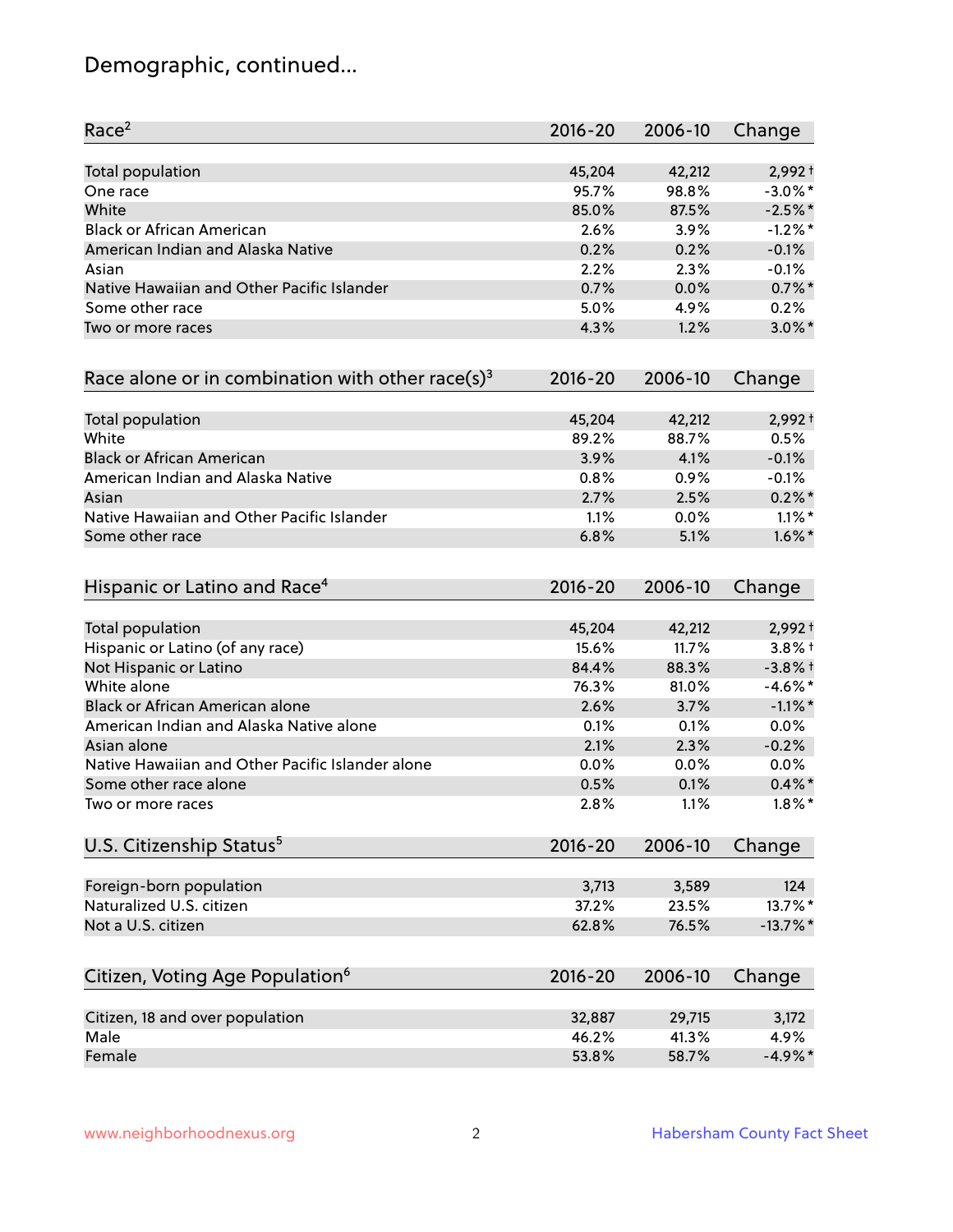#### Economic

| Income <sup>7</sup>                                 | $2016 - 20$ | 2006-10 | Change      |
|-----------------------------------------------------|-------------|---------|-------------|
|                                                     |             |         |             |
| All households                                      | 15,258      | 15,046  | 212         |
| Less than \$10,000                                  | 5.6%        | 7.8%    | $-2.2%$     |
| \$10,000 to \$14,999                                | 7.3%        | 6.4%    | 0.9%        |
| \$15,000 to \$24,999                                | 10.5%       | 17.4%   | $-6.9\%$ *  |
| \$25,000 to \$34,999                                | 8.4%        | 12.3%   | $-3.8\%$ *  |
| \$35,000 to \$49,999                                | 13.8%       | 14.6%   | $-0.9%$     |
| \$50,000 to \$74,999                                | 22.2%       | 17.9%   | $4.3\%$ *   |
| \$75,000 to \$99,999                                | 13.2%       | 11.5%   | 1.7%        |
| \$100,000 to \$149,999                              | 12.5%       | 8.5%    | 3.9%*       |
| \$150,000 to \$199,999                              | 2.9%        | 1.6%    | $1.3\%$ *   |
| \$200,000 or more                                   | 3.6%        | 1.9%    | $1.8\%$ *   |
| Median household income (dollars)                   | 54,147      | 40,192  | 13,955*     |
| Mean household income (dollars)                     | 67,348      | 54,346  | 13,002*     |
| With earnings                                       | 70.2%       | 74.6%   | $-4.5%$     |
| Mean earnings (dollars)                             | 70,576      | 53,751  | 16,825*     |
| <b>With Social Security</b>                         | 41.4%       | 35.2%   | $6.2\%$ *   |
| Mean Social Security income (dollars)               | 19,226      | 15,442  | 3,784*      |
| With retirement income                              | 23.1%       | 18.9%   | $4.2\%$ *   |
| Mean retirement income (dollars)                    | 24,881      | 19,607  | $5,274*$    |
| With Supplemental Security Income                   | 4.3%        | 3.5%    | 0.8%        |
| Mean Supplemental Security Income (dollars)         | 9,399       | 7,359   | $2,040*$    |
| With cash public assistance income                  | 1.0%        | 2.0%    | $-1.0%$     |
| Mean cash public assistance income (dollars)        | 1,722       | 3,163   | $-1,441$    |
| With Food Stamp/SNAP benefits in the past 12 months | 12.1%       | 6.8%    | $5.3\%$ *   |
|                                                     |             |         |             |
| Families                                            | 10,272      | 11,033  | $-761$      |
| Less than \$10,000                                  | 3.4%        | 4.7%    | $-1.3%$     |
| \$10,000 to \$14,999                                | 3.6%        | 5.3%    | $-1.7%$     |
| \$15,000 to \$24,999                                | 5.7%        | 15.7%   | $-10.0\%$ * |
| \$25,000 to \$34,999                                | 7.4%        | 9.4%    | $-1.9%$     |
| \$35,000 to \$49,999                                | 14.2%       | 15.8%   | $-1.6%$     |
| \$50,000 to \$74,999                                | 23.1%       | 20.7%   | 2.4%        |
| \$75,000 to \$99,999                                | 16.5%       | 13.8%   | 2.7%        |
| \$100,000 to \$149,999                              | 17.3%       | 10.8%   | $6.5%$ *    |
| \$150,000 to \$199,999                              | 3.9%        | 1.7%    | $2.2\%$ *   |
| \$200,000 or more                                   | 4.9%        | 2.0%    | $2.9\%*$    |
| Median family income (dollars)                      | 66,551      | 49,182  | 17,369*     |
| Mean family income (dollars)                        | 80,581      | 60,816  | 19,765*     |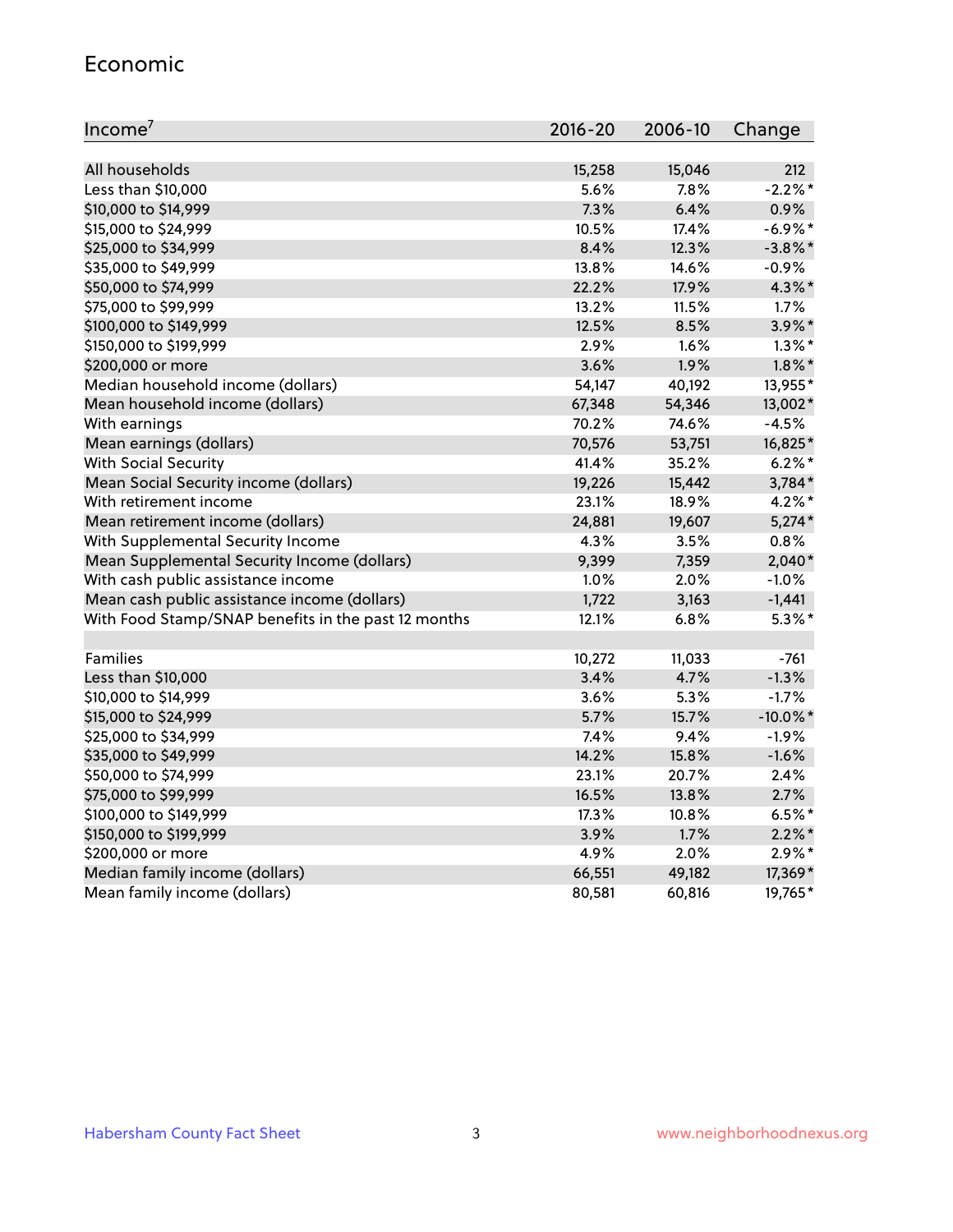#### Economic, continued...

| Income, continued <sup>8</sup>                                        | $2016 - 20$ | 2006-10 | Change      |
|-----------------------------------------------------------------------|-------------|---------|-------------|
|                                                                       |             |         |             |
| Nonfamily households                                                  | 4,986       | 4,013   | $973*$      |
| Median nonfamily income (dollars)                                     | 26,688      | 24,638  | 2,050       |
| Mean nonfamily income (dollars)                                       | 38,559      | 34,649  | 3,910       |
| Median earnings for workers (dollars)                                 | 30,012      | 21,831  | $8,181*$    |
| Median earnings for male full-time, year-round workers                | 41,849      | 35,974  | 5,875*      |
| (dollars)                                                             |             |         |             |
| Median earnings for female full-time, year-round workers<br>(dollars) | 32,827      | 27,971  | 4,856*      |
| Per capita income (dollars)                                           | 24,060      | 19,286  | $4,773*$    |
|                                                                       |             |         |             |
| Families and People Below Poverty Level <sup>9</sup>                  | 2016-20     | 2006-10 | Change      |
|                                                                       |             |         |             |
| <b>All families</b>                                                   | 10.0%       | 15.7%   | $-5.7\%$ *  |
| With related children under 18 years                                  | 10.9%       | 24.8%   | $-13.9\%$ * |
| With related children under 5 years only                              | 4.6%        | 26.2%   | $-21.6\%$ * |
| Married couple families                                               | 6.3%        | 11.0%   | $-4.7%$ *   |
| With related children under 18 years                                  | 5.1%        | 19.8%   | $-14.7\%$ * |
| With related children under 5 years only                              | 3.4%        | 26.6%   | $-23.3%$    |
| Families with female householder, no husband present                  | 26.7%       | 33.9%   | $-7.2%$     |
| With related children under 18 years                                  | 37.9%       | 37.7%   | 0.2%        |
| With related children under 5 years only                              | 12.9%       | 14.0%   | $-1.0%$     |
| All people                                                            | 13.6%       | 19.6%   | $-6.0\%$ *  |
| Under 18 years                                                        | 16.0%       | 31.2%   | $-15.2\%$ * |
| Related children under 18 years                                       | 15.3%       | 30.8%   | $-15.5%$ *  |
| Related children under 5 years                                        | 17.9%       | 43.5%   | $-25.6%$ *  |
| Related children 5 to 17 years                                        | 14.4%       | 25.7%   | $-11.4\%$ * |
| 18 years and over                                                     | 12.8%       | 15.5%   | $-2.6\%$ *  |
| 18 to 64 years                                                        | 12.4%       | 16.3%   | $-3.8\%$ *  |
| 65 years and over                                                     | 14.0%       | 12.5%   | 1.5%        |
| People in families                                                    | 11.0%       | 18.7%   | $-7.7\%$ *  |
| Unrelated individuals 15 years and over                               | 28.0%       | 25.4%   | 2.6%        |
|                                                                       |             |         |             |
| Non-Hispanic white people                                             | 12.1%       | 15.1%   | $-3.1%$     |
| Black or African-American people                                      | 33.9%       | 24.0%   | 9.8%        |
| Asian people                                                          | 23.5%       | 30.2%   | $-6.6%$     |
| Hispanic or Latino people                                             | 18.7%       | 45.3%   | $-26.6\%$ * |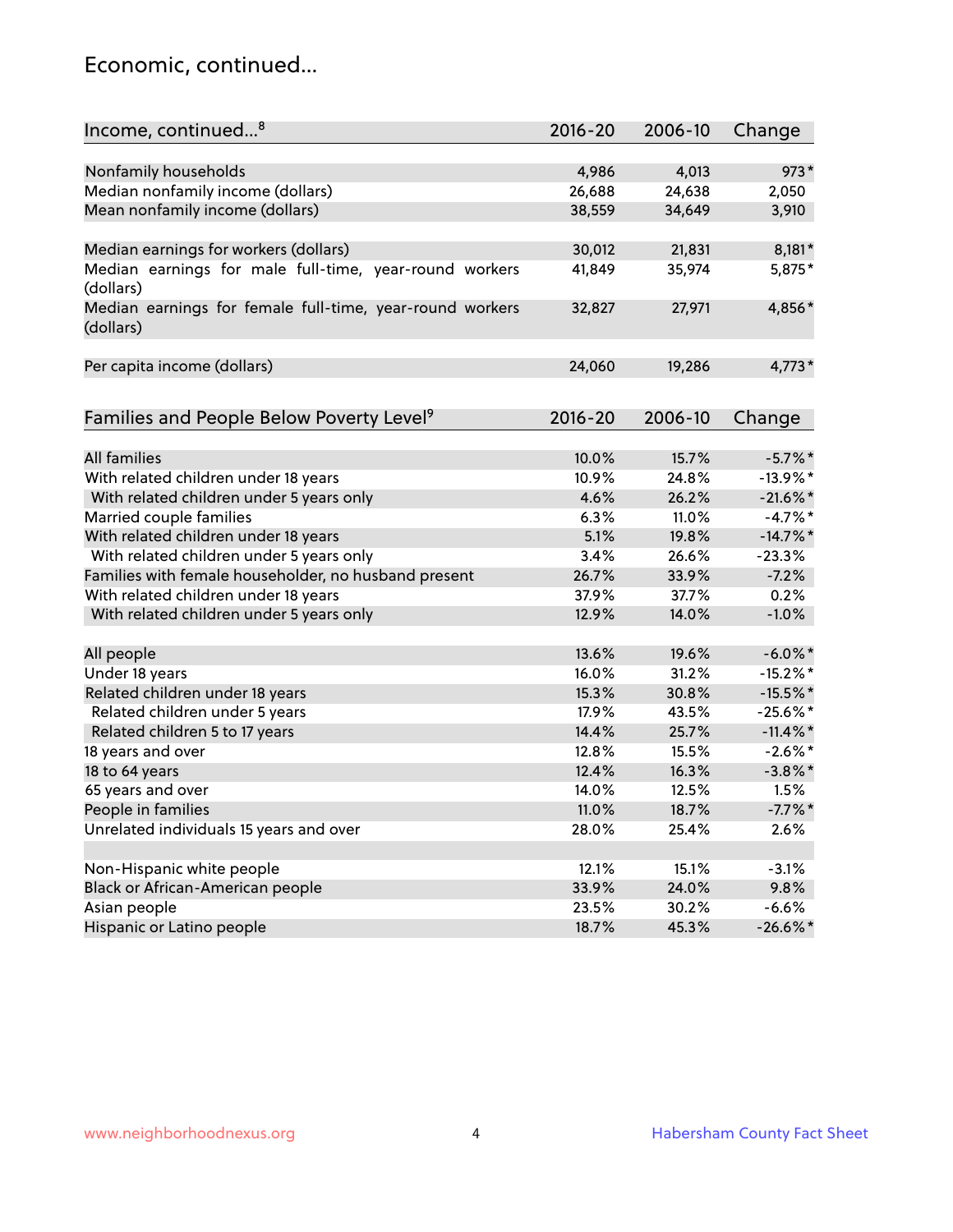#### Employment

| Employment Status <sup>10</sup>                                                               | 2010        | 2020    | Change    |
|-----------------------------------------------------------------------------------------------|-------------|---------|-----------|
| In Labor Force                                                                                | 18,691      | 18,347  | 18,347    |
| <b>Unemployment Rate</b>                                                                      | 5.4%        | 10.7%   | $-5.3%$   |
| Industry <sup>11</sup>                                                                        | $2016 - 20$ | 2006-10 | Change    |
|                                                                                               |             |         |           |
| Civilian employed population 16 years and over                                                | 19,545      | 17,199  | 2,346     |
| Agriculture, forestry, fishing and hunting, and mining                                        | 2.3%        | 4.9%    | $-2.7%$ * |
| Construction                                                                                  | 6.2%        | 7.0%    | $-0.8%$   |
| Manufacturing                                                                                 | 20.5%       | 16.9%   | 3.6%      |
| Wholesale trade                                                                               | 3.0%        | 3.9%    | $-0.9%$   |
| Retail trade                                                                                  | 11.2%       | 11.8%   | $-0.7%$   |
| Transportation and warehousing, and utilities                                                 | 4.1%        | 3.8%    | 0.3%      |
| Information                                                                                   | 3.1%        | 1.9%    | 1.1%      |
| Finance and insurance, and real estate and rental and leasing                                 | 2.9%        | 3.9%    | $-1.0%$   |
| Professional, scientific, and management, and administrative<br>and waste management services | 8.0%        | 7.1%    | 0.9%      |
| Educational services, and health care and social assistance                                   | 23.0%       | 22.4%   | 0.6%      |
| Arts, entertainment, and recreation, and accommodation and<br>food services                   | 6.7%        | 7.0%    | $-0.2%$   |
| Other services, except public administration                                                  | 4.7%        | 4.4%    | 0.3%      |
| Public administration                                                                         | 4.4%        | 4.9%    | $-0.5%$   |
| Occupation <sup>12</sup>                                                                      | $2016 - 20$ | 2006-10 | Change    |
|                                                                                               |             |         |           |
| Civilian employed population 16 years and over                                                | 19,545      | 17,199  | 2,346     |
| Management, business, science, and arts occupations                                           | 31.9%       | 27.0%   | 4.9%*     |
| Service occupations                                                                           | 14.5%       | 15.1%   | $-0.6%$   |
| Sales and office occupations                                                                  | 21.4%       | 27.9%   | $-6.5%$ * |
| Natural<br>resources,<br>construction,<br>and<br>maintenance<br>occupations                   | 11.1%       | 11.9%   | $-0.8%$   |
| Production, transportation, and material moving occupations                                   | 21.1%       | 18.0%   | 3.1%      |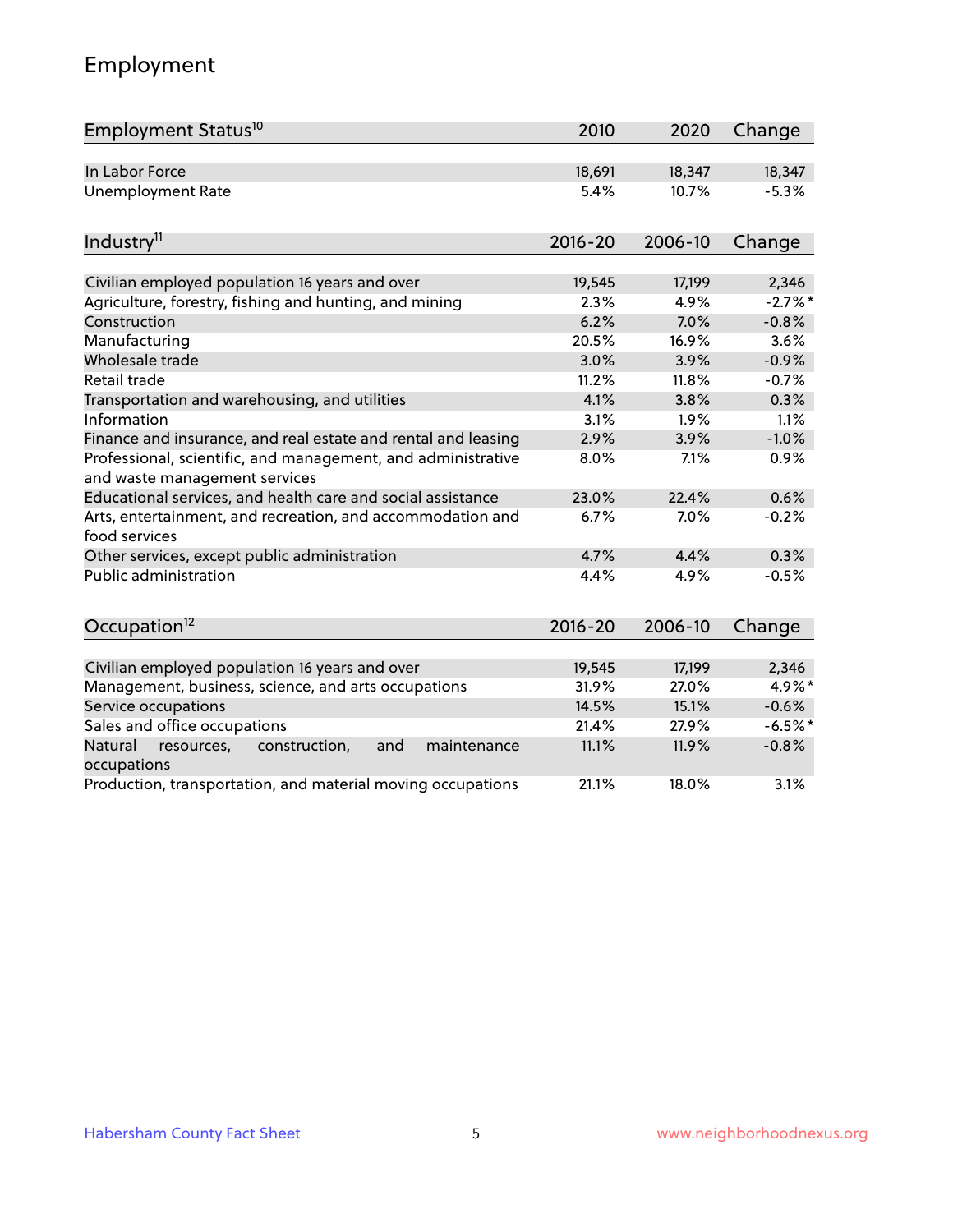#### Employment, continued...

| Class of Worker <sup>13</sup>                          | $2016 - 20$     | 2006-10         | Change    |
|--------------------------------------------------------|-----------------|-----------------|-----------|
| Civilian employed population 16 years and over         | 19,545          | 17,199          | 2,346     |
| Private wage and salary workers                        | 80.9%           | 78.2%           | 2.7%      |
| Government workers                                     | 13.5%           | 15.0%           | $-1.5%$ * |
| Self-employed in own not incorporated business workers | 5.5%            | 6.6%            | $-1.1%$   |
| Unpaid family workers                                  | 0.1%            | 0.2%            | $-0.1%$   |
| Job Flows <sup>14</sup>                                | 2019            | 2010            | Change    |
|                                                        |                 |                 | 435       |
| Total Jobs in county                                   | 14,269<br>44.7% | 13,834<br>45.6% |           |
| Held by residents of county                            |                 |                 | $-0.9%$   |
| Held by non-residents of county                        | 55.3%           | 54.4%           | 0.9%      |
| Jobs by Industry Sector <sup>15</sup>                  | 2019            | 2010            | Change    |
| Total Jobs in county                                   | 14,269          | 13,834          | 435       |
| Goods Producing sectors                                | 33.3%           | 32.6%           | 0.7%      |
| Trade, Transportation, and Utilities sectors           | 16.3%           | 13.3%           | 3.0%      |
| All Other Services sectors                             | 50.4%           | 54.1%           | $-3.7%$   |
|                                                        |                 |                 |           |
| Total Jobs in county held by county residents          | 6,384           | 6,307           | 77        |
| <b>Goods Producing sectors</b>                         | 36.5%           | 35.1%           | 1.5%      |
| Trade, Transportation, and Utilities sectors           | 11.0%           | 9.9%            | 1.1%      |
| All Other Services sectors                             | 52.4%           | 55.0%           | $-2.5%$   |
| Jobs by Earnings <sup>16</sup>                         | 2019            | 2010            | Change    |
|                                                        |                 |                 |           |
| Total Jobs in county                                   | 14,269          | 13,834          | 435       |
| Jobs with earnings \$1250/month or less                | 23.5%           | 26.3%           | $-2.8%$   |
| Jobs with earnings \$1251/month to \$3333/month        | 41.4%           | 49.8%           | $-8.4%$   |
| Jobs with earnings greater than \$3333/month           | 35.1%           | 23.9%           | 11.2%     |
| Total Jobs in county held by county residents          | 6,384           | 6,307           | 77        |
| Jobs with earnings \$1250/month or less                | 21.7%           | 23.8%           | $-2.1%$   |
| Jobs with earnings \$1251/month to \$3333/month        | 41.6%           | 49.9%           | $-8.3\%$  |
| Jobs with earnings greater than \$3333/month           | 36.7%           | 26.3%           | 10.4%     |
|                                                        | 2019            |                 |           |
| Jobs by Age of Worker <sup>17</sup>                    |                 | 2010            | Change    |
| Total Jobs in county                                   | 14,269          | 13,834          | 435       |
| Jobs with workers age 29 or younger                    | 23.8%           | 22.9%           | 0.8%      |
| Jobs with workers age 30 to 54                         | 51.6%           | 57.4%           | $-5.8%$   |
| Jobs with workers age 55 or older                      | 24.7%           | 19.7%           | 5.0%      |
|                                                        |                 |                 |           |
| Total Jobs in county held by county residents          | 6,384           | 6,307           | 77        |
| Jobs with workers age 29 or younger                    | 22.0%           | 20.3%           | 1.7%      |
| Jobs with workers age 30 to 54                         | 52.2%           | 58.3%           | $-6.0%$   |
| Jobs with workers age 55 or older                      | 25.8%           | 21.4%           | 4.4%      |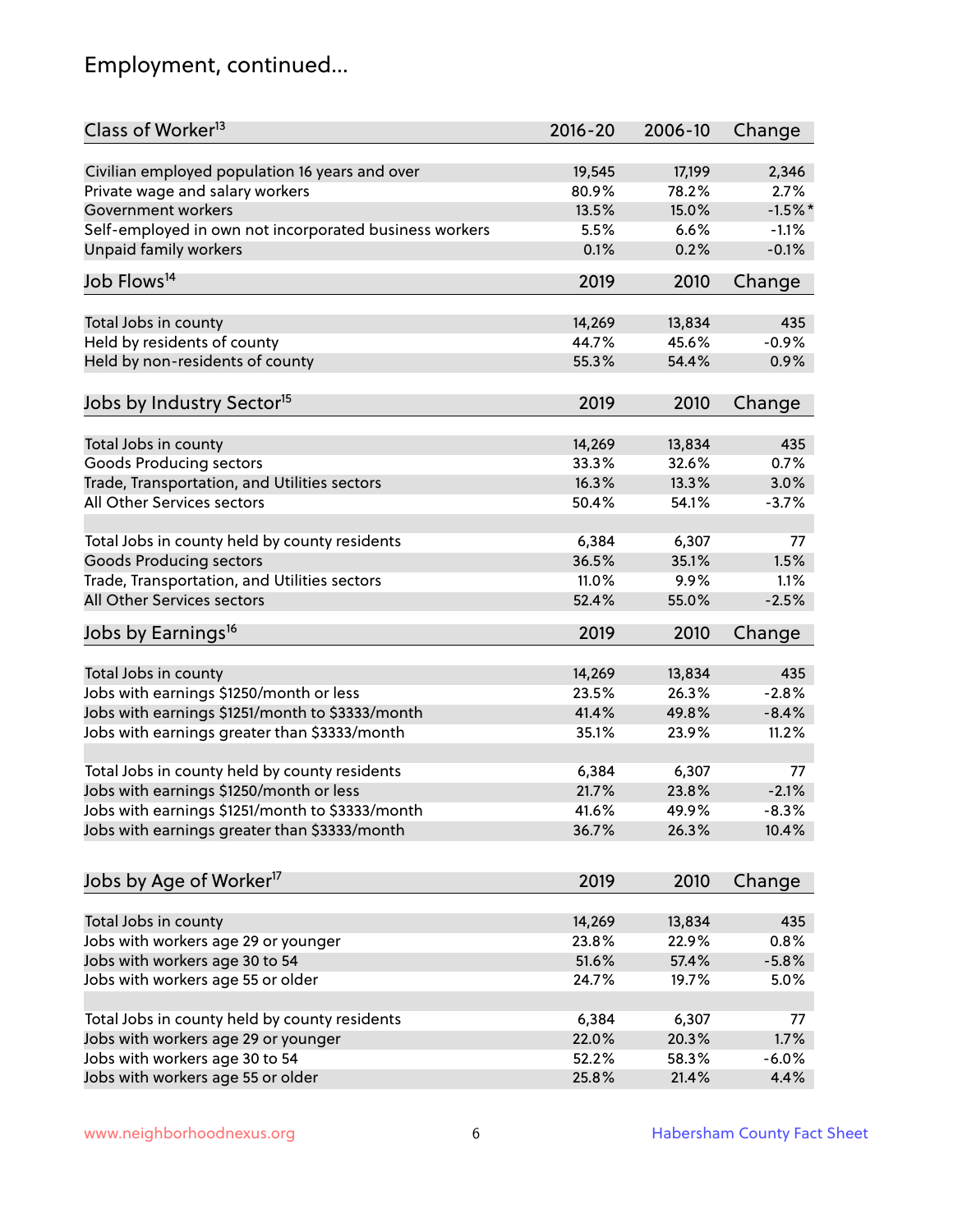#### Education

| Early Learning <sup>18</sup>                        |              |                | 2022       |
|-----------------------------------------------------|--------------|----------------|------------|
| Licensed Capacity of Early Learning Centers         |              |                | 910        |
| Licenced capacity per 1,000 children ages 0-4       |              |                | 341.3      |
| School Enrollment <sup>19</sup>                     | 2022         | 2010           | Change     |
|                                                     |              |                |            |
| <b>Enrolled in Public School</b>                    | 7,068        | 6,928          | 140        |
| White<br><b>Black or African-American</b>           | 60.6%        | 69.0%          | $-8.5%$    |
|                                                     | 2.7%         | 1.9%           | 0.8%       |
| Asian                                               | 2.1%<br>0.1% | 2.7%           | $-0.6%$    |
| <b>Native American</b><br>Pacific Islander          | 0.0%         | 0.0%           | 0.1%       |
|                                                     |              | 0.0%           | 0.0%       |
| <b>Biracial or Multi-Racial</b>                     | 3.7%         | 2.5%           | 1.2%       |
| Hispanic or Latino                                  | 30.8%        | 23.7%          | 7.1%       |
| Georgia Milestones: 3rd Grade Reading <sup>20</sup> |              |                | 2019       |
| <b>Number of Students Tested</b>                    |              |                | 513        |
| Proficient or Distinguished                         |              |                | 45.0%      |
| Georgia Milestones: 8th Grade Math <sup>21</sup>    |              |                | 2019       |
|                                                     |              |                |            |
| Number of Students Tested                           |              |                | 532        |
| Proficient or Distinguished                         |              |                | 64.1%      |
| Graduation Rates <sup>22</sup>                      | 2021         | 2012           | Change     |
|                                                     |              |                |            |
| Cohort                                              | 460          | 406            | 54         |
| <b>High School Graduation Rate</b>                  | 97.6%        | 75.6%          | 22.0%      |
| Educational Attainment <sup>23</sup>                | $2016 - 20$  | 2006-10        | Change     |
|                                                     |              |                |            |
| Population 25 years and over<br>Less than 9th grade | 30,402       | 27,267         | $3,135*$   |
|                                                     | 8.6%         | 11.7%<br>13.4% | $-3.1\%$ * |
| 9th to 12th grade, no diploma                       | 11.2%        |                | $-2.1\%$ * |
| High school graduate (includes equivalency)         | 34.3%        | 32.7%          | 1.7%       |
| Some college, no degree                             | 18.7%        | 17.8%          | 1.0%       |
| Associate's degree                                  | 6.1%         | 5.9%           | 0.2%       |
| Bachelor's degree                                   | 11.4%        | 11.6%          | $-0.2%$    |
| Graduate or professional degree                     | 9.6%         | 7.0%           | $2.6\%*$   |
| Percent high school graduate or higher              | 80.2%        | 75.0%          | 5.2%       |
| Percent bachelor's degree or higher                 | 21.1%        | 18.7%          | $2.4\%$ *  |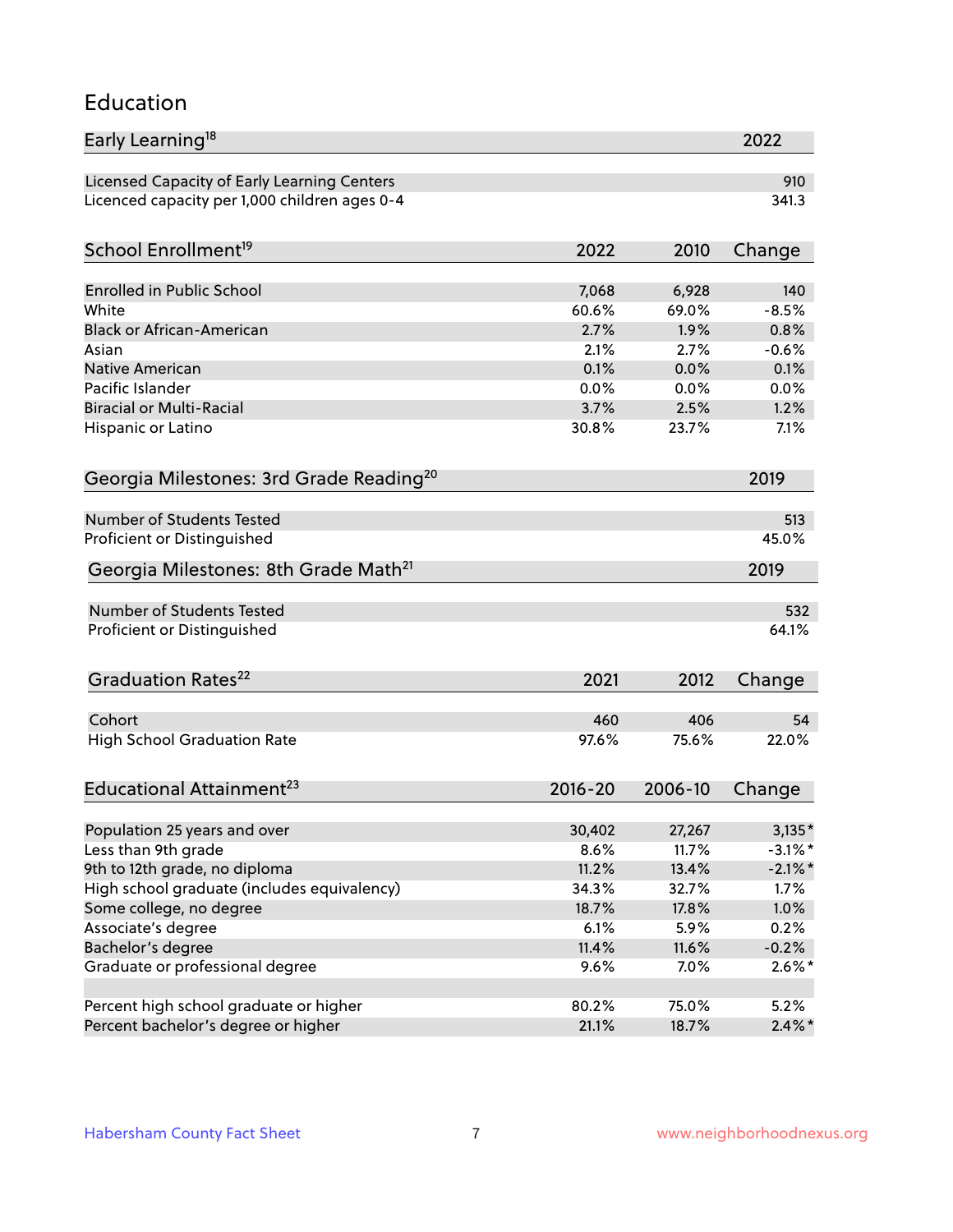#### Housing

| Households by Type <sup>24</sup>                     | 2016-20     | 2006-10 | Change     |
|------------------------------------------------------|-------------|---------|------------|
|                                                      |             |         |            |
| <b>Total households</b>                              | 15,258      | 15,046  | 212        |
| Family households (families)                         | 67.3%       | 73.3%   | $-6.0\%$ * |
| With own children under 18 years                     | 25.7%       | 30.2%   | $-4.5%$ *  |
| Married-couple family                                | 56.1%       | 58.2%   | $-2.1%$    |
| With own children of the householder under 18 years  | 21.6%       | 22.5%   | $-0.9%$    |
| Male householder, no wife present, family            | 3.7%        | 5.1%    | $-1.5%$    |
| With own children of the householder under 18 years  | 1.3%        | 2.7%    | $-1.4%$    |
| Female householder, no husband present, family       | 7.6%        | 10.0%   | $-2.4\%$ * |
| With own children of the householder under 18 years  | 2.9%        | 5.0%    | $-2.2\%$ * |
| Nonfamily households                                 | 32.7%       | 26.7%   | $6.0\%$ *  |
| Householder living alone                             | 27.8%       | 23.2%   | 4.6%*      |
| 65 years and over                                    | 15.0%       | 9.6%    | $5.5%$ *   |
|                                                      |             |         |            |
| Households with one or more people under 18 years    | 29.2%       | 33.3%   | $-4.2%$    |
| Households with one or more people 65 years and over | 38.4%       | 29.2%   | $9.1\%$ *  |
|                                                      |             |         |            |
| Average household size                               | 2.82        | 2.52    | 0.30       |
| Average family size                                  | 3.56        | 2.97    | $0.59*$    |
| Housing Occupancy <sup>25</sup>                      | $2016 - 20$ | 2006-10 | Change     |
|                                                      |             |         |            |
| Total housing units                                  | 18,578      | 17,851  | 727        |
| Occupied housing units                               | 82.1%       | 84.3%   | $-2.2%$    |
| Vacant housing units                                 | 17.9%       | 15.7%   | 2.2%       |
|                                                      |             |         |            |
| Homeowner vacancy rate                               | 1.6         | 2.5     | $-1.0$     |
| Rental vacancy rate                                  | 7.4         | 16.2    | $-8.8*$    |
| Units in Structure <sup>26</sup>                     | $2016 - 20$ | 2006-10 | Change     |
|                                                      |             |         |            |
| Total housing units                                  | 18,578      | 17,851  | 727        |
| 1-unit, detached                                     | 75.4%       | 72.7%   | 2.7%       |
| 1-unit, attached                                     | 1.0%        | 0.7%    | 0.3%       |
| 2 units                                              | 1.3%        | 1.6%    | $-0.4%$    |
| 3 or 4 units                                         | 1.8%        | 2.1%    | $-0.3%$    |
| 5 to 9 units                                         | 1.9%        | 2.6%    | $-0.7%$    |
| 10 to 19 units                                       | 0.7%        | 1.3%    | $-0.5%$    |
| 20 or more units                                     | 0.7%        | 0.1%    | $0.6\%*$   |
| Mobile home                                          | 17.1%       | 18.9%   | $-1.7%$    |
| Boat, RV, van, etc.                                  | 0.0%        | 0.1%    | $-0.1%$    |
|                                                      |             |         |            |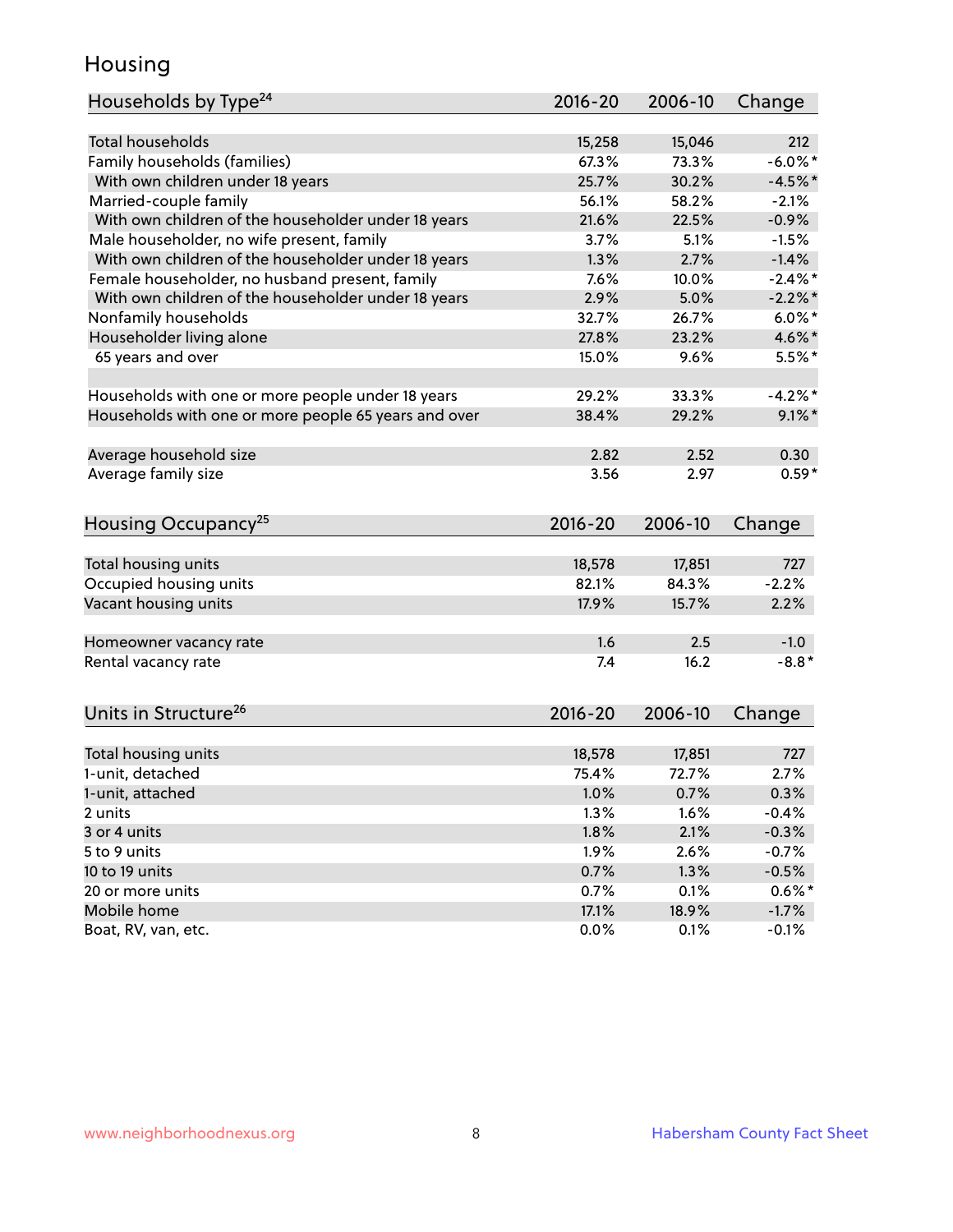#### Housing, Continued...

| Year Structure Built <sup>27</sup>             | 2016-20     | 2006-10 | Change     |
|------------------------------------------------|-------------|---------|------------|
| Total housing units                            | 18,578      | 17,851  | 727        |
| Built 2014 or later                            | 1.4%        | (X)     | (X)        |
| Built 2010 to 2013                             | 0.8%        | (X)     | (X)        |
| Built 2000 to 2009                             | 24.5%       | 11.7%   | 12.8%*     |
| Built 1990 to 1999                             | 25.8%       | 27.6%   | $-1.7%$    |
| Built 1980 to 1989                             | 16.0%       | 20.7%   | $-4.7\%$ * |
| Built 1970 to 1979                             | 13.1%       | 15.2%   | $-2.1\%$ * |
| Built 1960 to 1969                             | 7.9%        | 9.1%    | $-1.3%$    |
| Built 1950 to 1959                             | 4.8%        | 7.7%    | $-2.9\%$ * |
| Built 1940 to 1949                             | 2.1%        | 3.9%    | $-1.8\%$ * |
| Built 1939 or earlier                          | 3.6%        | 4.1%    | $-0.5%$    |
| Housing Tenure <sup>28</sup>                   | 2016-20     | 2006-10 | Change     |
|                                                |             |         |            |
| Occupied housing units                         | 15,258      | 15,046  | 212        |
| Owner-occupied                                 | 79.8%       | 74.1%   | $5.7\%$ *  |
| Renter-occupied                                | 20.2%       | 25.9%   | $-5.7\%$ * |
| Average household size of owner-occupied unit  | 2.87        | 2.50    | 0.37       |
| Average household size of renter-occupied unit | 2.63        | 2.58    | 0.05       |
| Residence 1 Year Ago <sup>29</sup>             | 2016-20     | 2006-10 | Change     |
| Population 1 year and over                     | 44,785      | 41,758  | $3,027*$   |
| Same house                                     | 88.9%       | 88.4%   | 0.5%       |
| Different house in the U.S.                    | 10.3%       | 11.6%   | $-1.2%$    |
| Same county                                    | 3.4%        | 3.7%    | $-0.3%$    |
| Different county                               | 6.9%        | 7.9%    | $-1.0%$    |
| Same state                                     | 5.6%        | 6.7%    | $-1.2%$    |
| Different state                                | 1.3%        | 1.2%    | 0.2%       |
| Abroad                                         | 0.8%        | 0.1%    | $0.7%$ *   |
| Value of Housing Unit <sup>30</sup>            | $2016 - 20$ | 2006-10 | Change     |
| Owner-occupied units                           | 12,171      | 11,144  | 1,027      |
| Less than \$50,000                             | 7.2%        | 8.3%    | $-1.1%$    |
| \$50,000 to \$99,999                           | 16.8%       | 19.9%   | $-3.1%$    |
| \$100,000 to \$149,999                         | 22.5%       | 24.1%   | $-1.6%$    |
| \$150,000 to \$199,999                         | 22.6%       | 18.1%   | 4.5%*      |
| \$200,000 to \$299,999                         | 16.0%       | 14.4%   | 1.6%       |
| \$300,000 to \$499,999                         | 8.8%        | 9.9%    | $-1.1%$    |
| \$500,000 to \$999,999                         | 4.8%        | 4.8%    | 0.0%       |
| \$1,000,000 or more                            | 1.4%        | 0.5%    | $0.9\% *$  |
| Median (dollars)                               | 155,200     | 144,600 | $10,600*$  |
| Mortgage Status <sup>31</sup>                  | $2016 - 20$ | 2006-10 | Change     |
|                                                |             |         |            |
| Owner-occupied units                           | 12,171      | 11,144  | 1,027      |
| Housing units with a mortgage                  | 49.7%       | 57.8%   | $-8.1\%$ * |
| Housing units without a mortgage               | 50.3%       | 42.2%   | $8.1\%$ *  |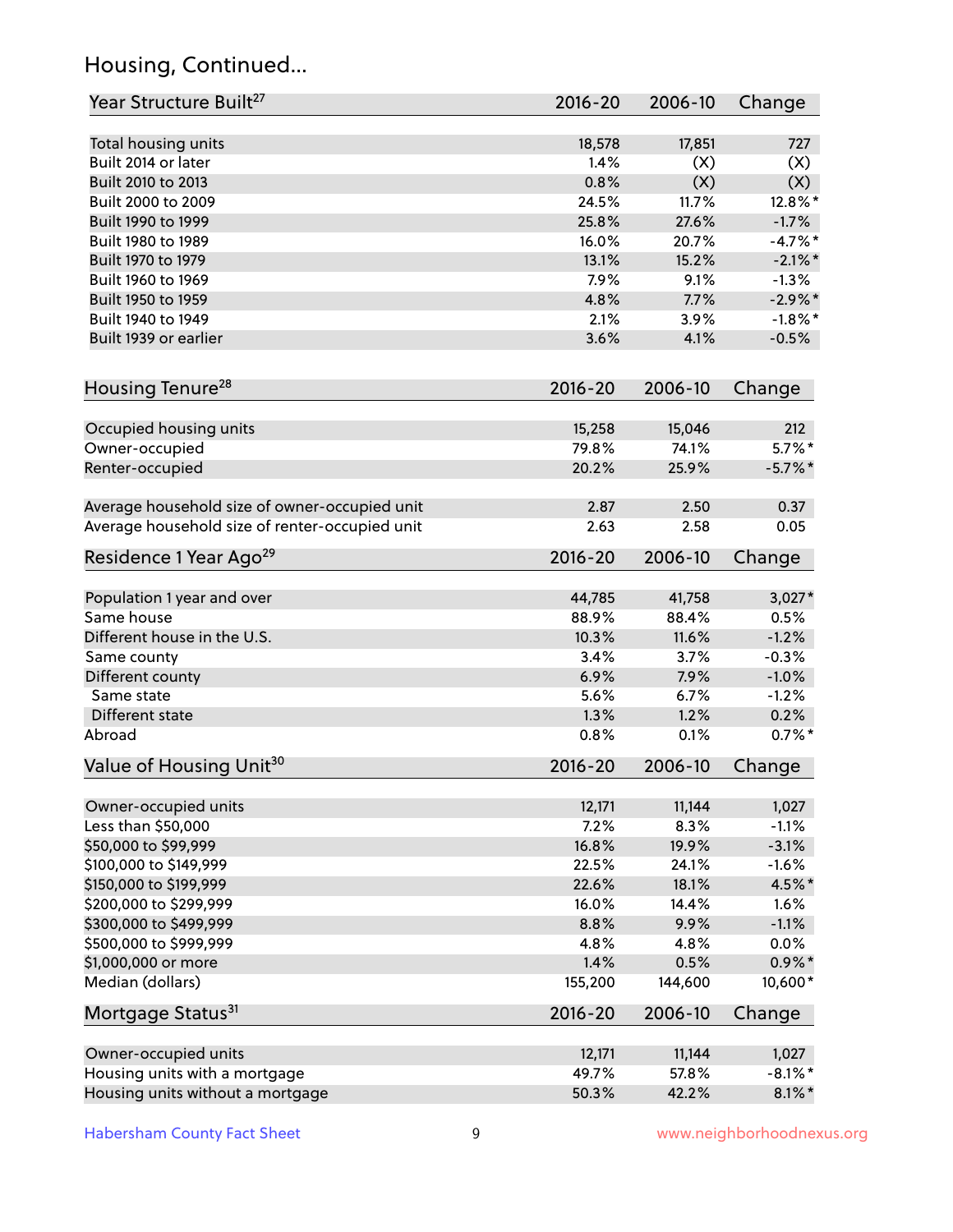#### Housing, Continued...

| Selected Monthly Owner Costs <sup>32</sup>                                            | $2016 - 20$ | 2006-10 | Change      |
|---------------------------------------------------------------------------------------|-------------|---------|-------------|
| Housing units with a mortgage                                                         | 6,050       | 6,441   | $-391$      |
| Less than \$300                                                                       | 0.1%        | 0.4%    | $-0.3%$     |
| \$300 to \$499                                                                        | 3.1%        | 2.4%    | 0.7%        |
| \$500 to \$999                                                                        | 29.2%       | 37.7%   | $-8.5%$ *   |
| \$1,000 to \$1,499                                                                    | 39.9%       | 33.9%   | 5.9%*       |
| \$1,500 to \$1,999                                                                    | 14.9%       | 13.3%   | 1.6%        |
| \$2,000 to \$2,999                                                                    | 10.6%       | 8.6%    | 2.0%        |
| \$3,000 or more                                                                       | 2.3%        | 3.8%    | $-1.4%$     |
| Median (dollars)                                                                      | 1,197       | 1,116   | $81*$       |
| Housing units without a mortgage                                                      | 6,121       | 4,703   | $1,418*$    |
| Less than \$150                                                                       | 5.4%        | 7.5%    | $-2.1%$     |
| \$150 to \$249                                                                        | 13.8%       | 25.7%   | $-11.8\%$ * |
| \$250 to \$349                                                                        | 26.9%       | 25.8%   | 1.0%        |
| \$350 to \$499                                                                        | 31.9%       | 26.1%   | 5.8%        |
| \$500 to \$699                                                                        | 10.9%       | 10.9%   | $-0.0\%$    |
| \$700 or more                                                                         | 11.1%       | 4.0%    | $7.2\%$ *   |
| Median (dollars)                                                                      | 369         | 317     | $52*$       |
| Selected Monthly Owner Costs as a Percentage of<br>Household Income <sup>33</sup>     | $2016 - 20$ | 2006-10 | Change      |
| Housing units with a mortgage (excluding units where<br>SMOCAPI cannot be computed)   | 6,037       | 6,383   | $-346$      |
| Less than 20.0 percent                                                                | 47.7%       | 40.2%   | 7.5%        |
| 20.0 to 24.9 percent                                                                  | 16.2%       | 13.9%   | 2.3%        |
| 25.0 to 29.9 percent                                                                  | 9.0%        | 11.3%   | $-2.4%$     |
| 30.0 to 34.9 percent                                                                  | 8.0%        | 7.6%    | 0.4%        |
| 35.0 percent or more                                                                  | 19.1%       | 27.0%   | $-7.9%$ *   |
| Not computed                                                                          | 13          | 58      | $-45$       |
| Housing unit without a mortgage (excluding units where<br>SMOCAPI cannot be computed) | 6,076       | 4,621   | $1,455*$    |
| Less than 10.0 percent                                                                | 49.1%       | 46.1%   | 3.0%        |
| 10.0 to 14.9 percent                                                                  | 14.5%       | 19.6%   | $-5.2%$     |
| 15.0 to 19.9 percent                                                                  | 8.6%        | 11.5%   | $-2.9%$     |
| 20.0 to 24.9 percent                                                                  | 8.0%        | 5.1%    | $2.8\%$ *   |
| 25.0 to 29.9 percent                                                                  | 5.5%        | 5.6%    | $-0.1%$     |
| 30.0 to 34.9 percent                                                                  | 5.0%        | 4.1%    | 0.9%        |
| 35.0 percent or more                                                                  | 9.3%        | 7.9%    | 1.4%        |
| Not computed                                                                          | 45          | 82      | $-37$       |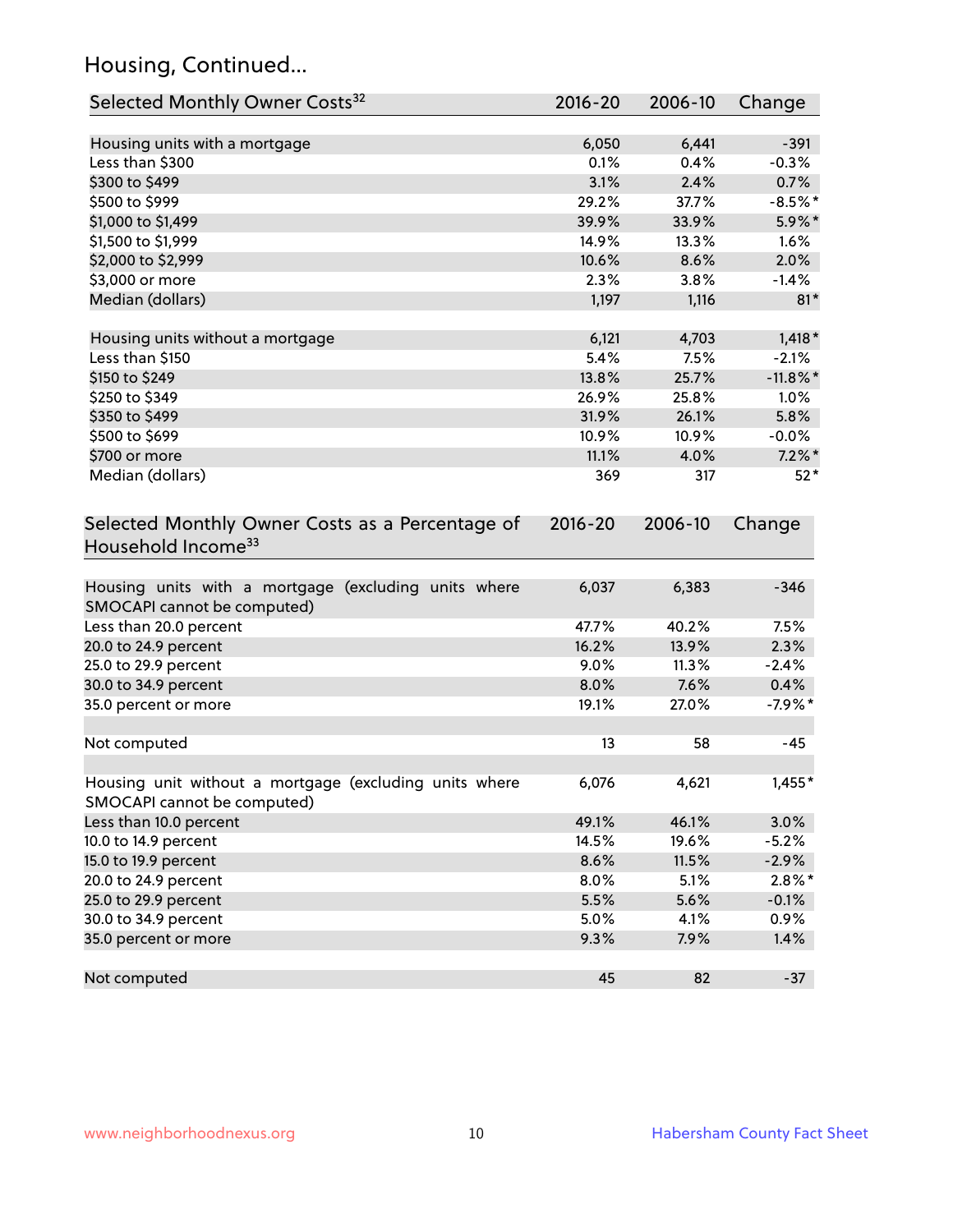#### Housing, Continued...

| Gross Rent <sup>34</sup>                                                       | 2016-20     | 2006-10 | Change      |
|--------------------------------------------------------------------------------|-------------|---------|-------------|
|                                                                                |             |         |             |
| Occupied units paying rent                                                     | 2,789       | 3,401   | $-612$      |
| Less than \$200                                                                | 1.0%        | 3.4%    | $-2.3%$     |
| \$200 to \$499                                                                 | 14.4%       | 33.5%   | $-19.1\%$ * |
| \$500 to \$749                                                                 | 30.4%       | 26.8%   | 3.6%        |
| \$750 to \$999                                                                 | 34.2%       | 26.8%   | 7.4%        |
| \$1,000 to \$1,499                                                             | 18.2%       | 7.4%    | 10.8%*      |
| \$1,500 to \$1,999                                                             | 1.4%        | 0.9%    | 0.4%        |
| \$2,000 or more                                                                | 0.4%        | 1.2%    | $-0.8%$     |
| Median (dollars)                                                               | 778         | 616     | $162*$      |
| No rent paid                                                                   | 298         | 501     | $-203$      |
| Gross Rent as a Percentage of Household Income <sup>35</sup>                   | $2016 - 20$ | 2006-10 | Change      |
| Occupied units paying rent (excluding units where GRAPI<br>cannot be computed) | 2,765       | 3,299   | $-534$      |
| Less than 15.0 percent                                                         | 19.2%       | 17.6%   | 1.6%        |
| 15.0 to 19.9 percent                                                           | 15.3%       | 13.2%   | 2.2%        |
| 20.0 to 24.9 percent                                                           | 13.5%       | 10.0%   | 3.4%        |
| 25.0 to 29.9 percent                                                           | 9.3%        | 14.1%   | $-4.8%$     |
| 30.0 to 34.9 percent                                                           | 11.2%       | 10.9%   | 0.3%        |
| 35.0 percent or more                                                           | 31.5%       | 34.2%   | $-2.7%$     |
| Not computed                                                                   | 322         | 603     | $-281*$     |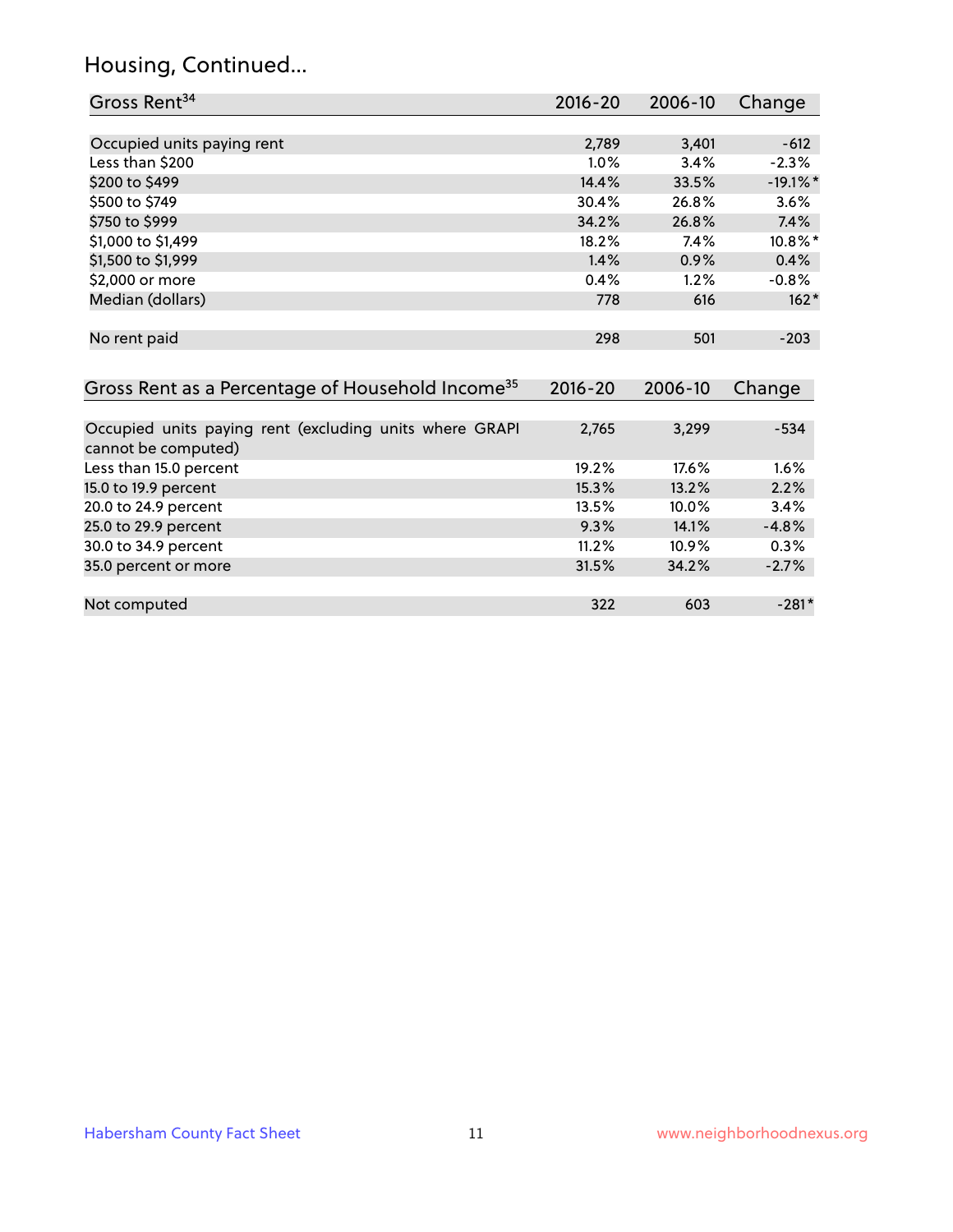#### Community Involvement

| Voter Registration and Turnout <sup>36</sup> | 2020   |
|----------------------------------------------|--------|
|                                              |        |
| Active registered voters                     | 27.912 |
| Number voted in Presidential election        | 20.291 |
| Percent voted in Presidential election       | 72.7%  |

#### Transportation

| Commuting to Work <sup>37</sup>           | 2016-20     | 2006-10 | Change     |
|-------------------------------------------|-------------|---------|------------|
|                                           |             |         |            |
| Workers 16 years and over                 | 19,071      | 16,809  | $2,262*$   |
| Car, truck, or van - drove alone          | 80.7%       | 79.4%   | 1.3%       |
| Car, truck, or van - carpooled            | 11.7%       | 11.4%   | 0.3%       |
| Public transportation (excluding taxicab) | 0.3%        | 0.1%    | 0.2%       |
| Walked                                    | 0.9%        | 4.2%    | $-3.3%$    |
| Other means                               | $1.9\%$     | 0.8%    | $1.1\%$ *  |
| Worked at home                            | 4.4%        | 4.0%    | 0.4%       |
| Mean travel time to work (minutes)        | 28.5        | 22.3    | $6.2*$     |
| Vehicles Available <sup>38</sup>          | $2016 - 20$ | 2006-10 | Change     |
| Occupied housing units                    | 15,258      | 15,046  | 212        |
| No vehicles available                     | 5.4%        | 4.7%    | 0.7%       |
| 1 vehicle available                       | 28.3%       | 27.5%   | 0.7%       |
| 2 vehicles available                      | 34.8%       | 39.4%   | $-4.6\%$ * |
| 3 or more vehicles available              | 31.5%       | 28.4%   | 3.1%       |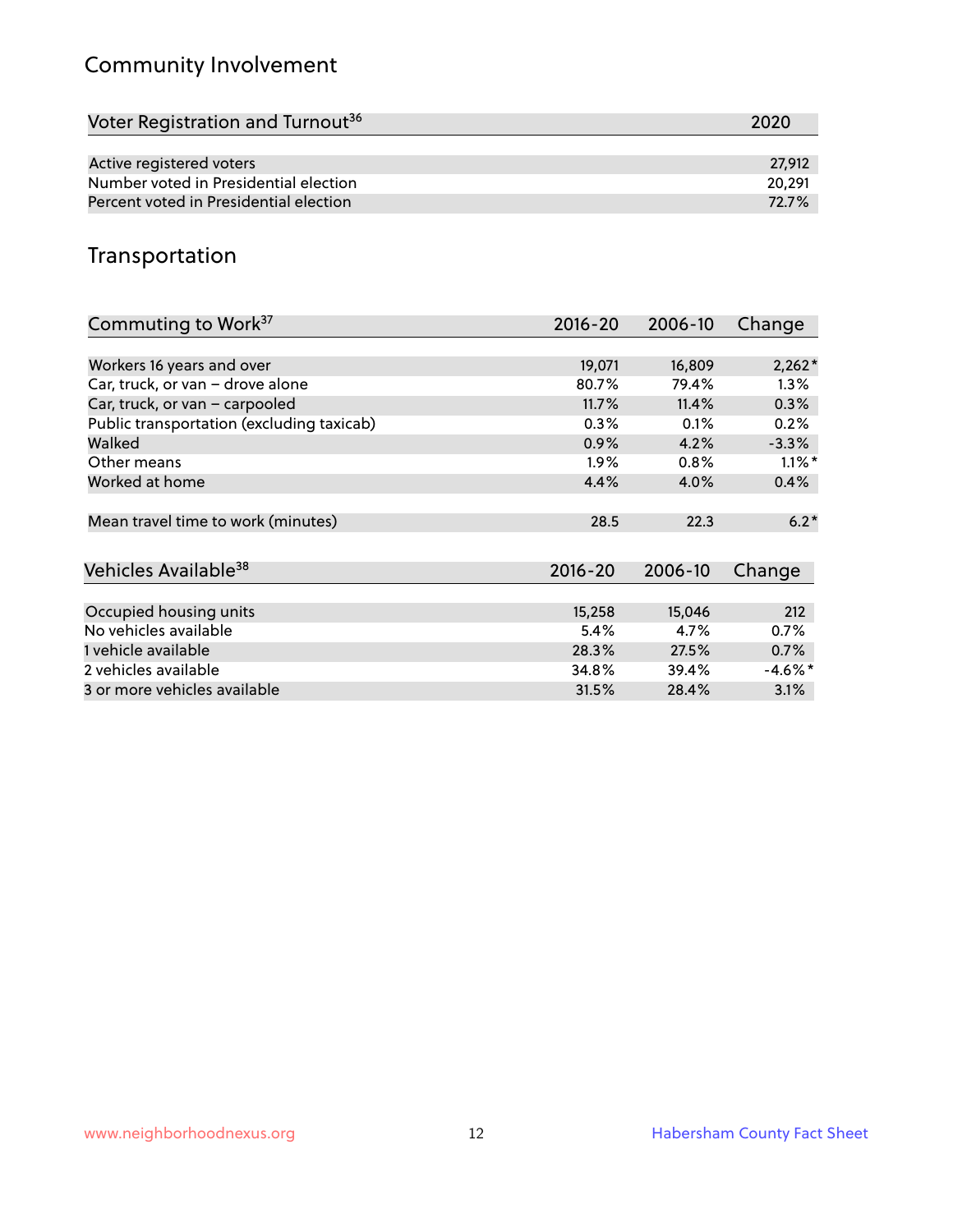#### Health

| Health Insurance coverage <sup>39</sup> | 2016-20 |
|-----------------------------------------|---------|
|-----------------------------------------|---------|

| Civilian Noninstitutionalized Population                | 43,703 |
|---------------------------------------------------------|--------|
| With health insurance coverage                          | 85.3%  |
| With private health insurance coverage                  | 63.8%  |
| With public health coverage                             | 34.8%  |
| No health insurance coverage                            | 14.7%  |
| Civilian Noninstitutionalized Population Under 19 years | 10,923 |
| No health insurance coverage                            | 11.3%  |
| Civilian Noninstitutionalized Population 19 to 64 years | 24,421 |
| In labor force:                                         | 18,185 |
| Employed:                                               | 17,744 |
| With health insurance coverage                          | 80.3%  |
| With private health insurance coverage                  | 47.2%  |
| With public coverage                                    | 6.9%   |
| No health insurance coverage                            | 19.7%  |
| Unemployed:                                             | 441    |
| With health insurance coverage                          | 52.2%  |
| With private health insurance coverage                  | 47.2%  |
| With public coverage                                    | 7.7%   |
| No health insurance coverage                            | 47.8%  |
| Not in labor force:                                     | 6,236  |
| With health insurance coverage                          | 75.9%  |
| With private health insurance coverage                  | 44.0%  |
| With public coverage                                    | 38.5%  |
| No health insurance coverage                            | 24.1%  |

# **Health Factors Most Recent** And The Control of the Control of The Control of The Control of The Control of The Control of The Control of The Control of The Control of The Control of The Control of The Control of The Contr

| Premature Death (YPLL before age 75 per 100,000 population, age-adjusted) <sup>40</sup> | 8,079.5 |
|-----------------------------------------------------------------------------------------|---------|
| Average number of Physically Unhealthy Days <sup>41</sup>                               | 4.7     |
| Average number of Mentally Unhealthy Days <sup>42</sup>                                 | 5.4     |
| Low Birthweight Births <sup>43</sup>                                                    | $7.7\%$ |
| Diabetes Prevalence <sup>44</sup>                                                       | 11.1%   |
| HIV Prevalence (per 100,000 population) <sup>45</sup>                                   | 167.6   |
| Rate, Deduplicated ER Visits for Asthma, Ages 0-17 <sup>46</sup>                        | 409.5   |